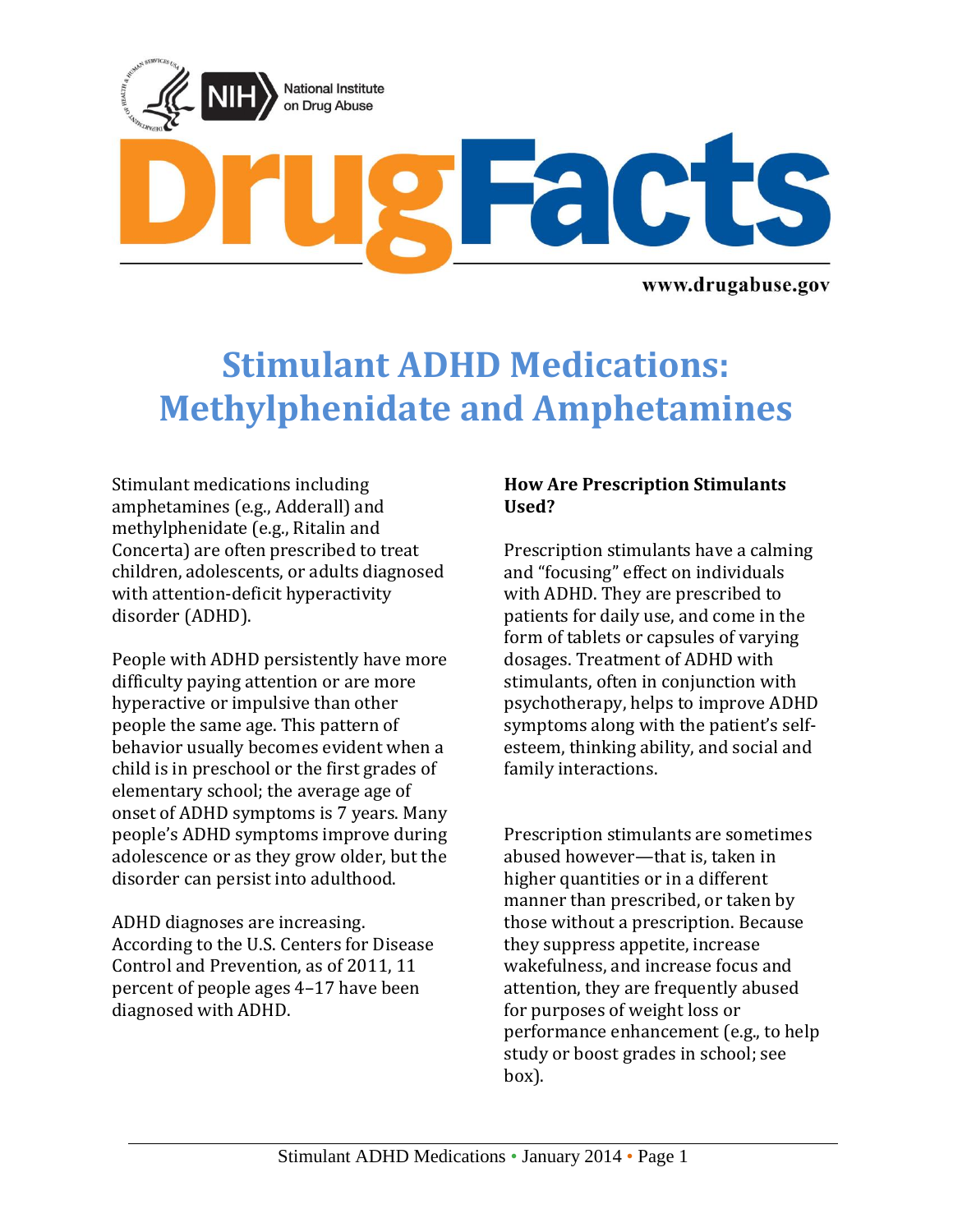Because they may produce euphoria, these drugs are also frequently abused for recreational purposes (i.e., to get high). Euphoria from stimulants is generally produced when pills are crushed and then snorted or mixed with water and injected.

## **Do Prescription Stimulants Make You Smarter?**

A growing number of teenagers and young adults are abusing prescription stimulants to boost their study performance in an effort to improve their grades in school, and there is a widespread belief that these drugs can improve a person's ability to learn ("cognitive enhancement").

Prescription stimulants do promote wakefulness, but studies have found that they do not enhance learning or thinking ability when taken by people who do not actually have ADHD. Also, research has shown that students who abuse prescription stimulants actually have lower GPAs in high school and college than those who don't.

#### **How Do Prescription Stimulants Affect the Brain?**

All stimulants work by increasing dopamine levels in the brain dopamine is a neurotransmitter associated with pleasure, movement, and attention. The therapeutic effect of stimulants is achieved by slow and steady increases of dopamine, which are similar to the way dopamine is naturally produced in the brain. The doses prescribed by physicians start low and increase gradually until a therapeutic effect is reached.

When taken in doses and via routes other than those prescribed, prescription stimulants can increase brain dopamine in a rapid and highly amplified manner (similar to other drugs of abuse such as methamphetamine), thereby disrupting normal communication between brain cells and producing euphoria and, as a result, increasing the risk of addiction.

#### **What Are the Other Health Effects of Prescription Stimulants?**

Stimulants can increase blood pressure, heart rate, and body temperature and decrease sleep and appetite. When they are abused, they can lead to malnutrition and its consequences. Repeated abuse of stimulants can lead to feelings of hostility and paranoia. At high doses, they can lead to serious cardiovascular complications, including stroke.

Addiction to stimulants is also a very real consideration for anyone taking them without medical supervision. Addiction most likely occurs because stimulants, when taken in doses and routes other than those prescribed by a doctor, can induce a rapid rise in dopamine in the brain. Furthermore, if stimulants are abused chronically, withdrawal symptoms—including fatigue, depression, and disturbed sleep patterns—can result when a person stops taking them. Additional complications from abusing stimulants can arise when pills are crushed and injected: Insoluble fillers in the tablets can block small blood vessels.